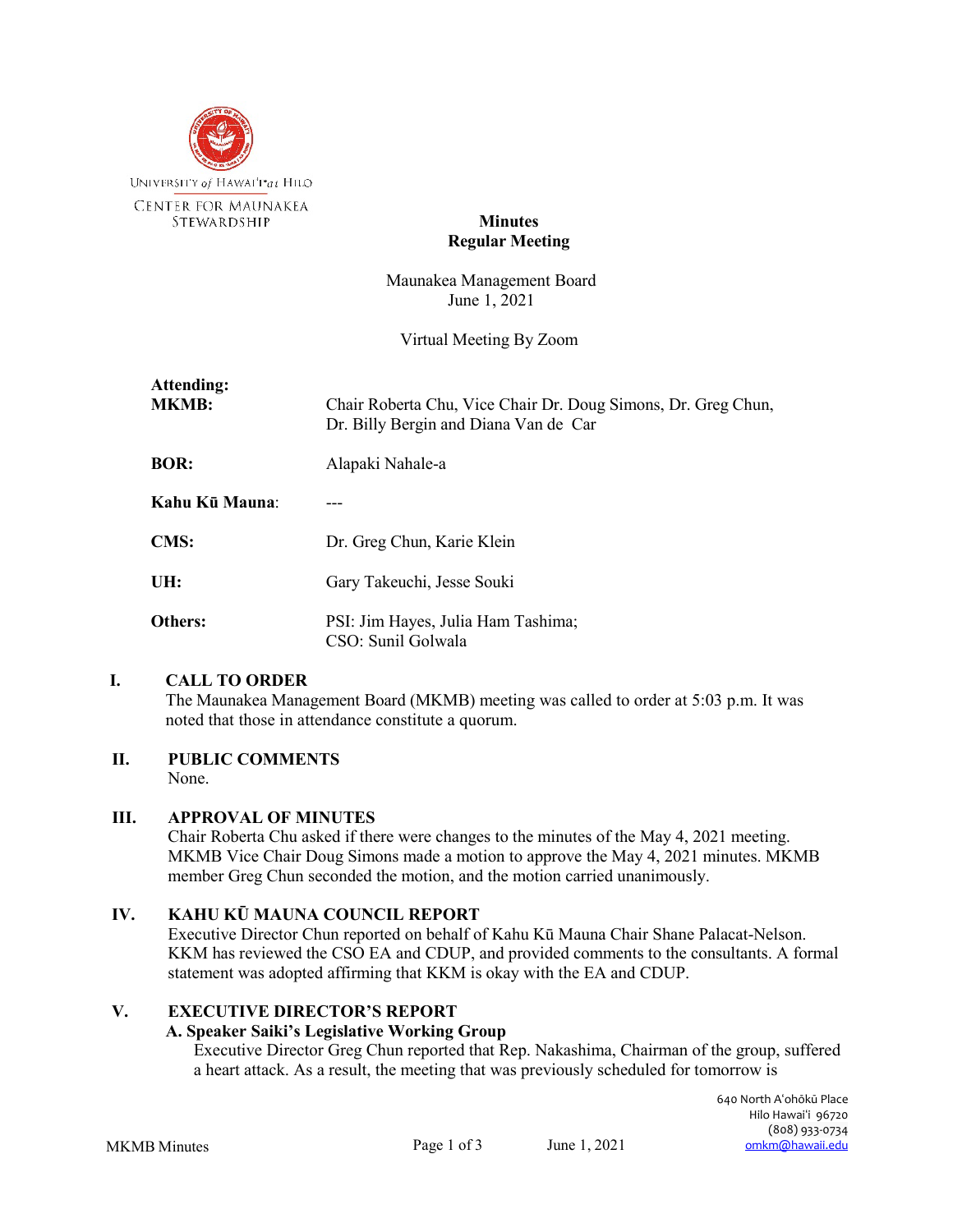postponed. This would have been the first meeting of the group; it is uncertain at this time if there will be a change in the Chair assignment.

## **VI. AGENDA ITEMS**

**A. Action Item: Review and Recommend Approval: Caltech Submillimeter Observatory (CSO) Decommissioning**

- **a. Introduction to the Draft Environmental Assessment (DEA)**
- **b. Introduction to the Draft Conservation District Use Application (CDUA)** Executive Director shared that CSO is the applicant on the CDUA, and DLNR will be the accepting agency of both documents. CMS will review the documents as usual. The Site Decommissioning Plan (SDP) was already approved, which included the complete removal of the CSO facility and restoration of the site.

Jim Hayes (PSI) shared the next steps of the EA and CDUA. Hayes has worked with KKM and the Environmental Committee (EC), and a bulk of their comments had to do with best management practices, mainly the invasive species monitoring section. The documents are marked "draft" because they have not yet gone out for public comment. Hayes reviewed the decommissioning plan elements, and gave background on both the DEA and CDUA as well as the process. One difference is that Caltech is the applicant, not UH, and there is a 180-day process from when OCCL accepts the CDUA to a formal determination. The conservation district criteria was explained and a target schedule with applicable dates was shared. The BLNR is the approving agency for the permit. The only time a full restoration would not be undertaken is if there would be a more adverse effect for addressing an unforeseen situation arising during the decommissioning process.

MKMB member Dr. Billy Bergin made a motion to recommend approval to the Board of Land and Natural Resources (BLNR) and the University of Hawaii (UH) for the CSO EA and CDUA. MKMB member Diana Van de Car seconded the motion, and the motion carried unanimously.

# **B. Information and discussion: Review and Comment on the Comprehensive Management Plan**

# **a. Outcome Analysis Report (OAR)**

Executive Director Chun shared that the OAR is the first step in updating the Comprehensive Management Plan (CMP). The OAR is a self-assessment of the University's implementation of the CMP. It is based on the same information that the Ku'iwalu Report had available, except the OAR is a more detailed assessment of our progress. Based on the OAR, CMS will decide on what changes to the CMP should be made to reflect both our progress and where management can be strengthened. CMS is seeking comments on the OAR as the first step in the process. This OAR has been shared with 70+ organizations. Changes will be made to the CMP as needed, based on the comments.

Jim Hayes (PSI) shared a presentation on the OAR that included how it builds on annual reports. It also describes the state of cultural and natural resources, the present status of management programs and evaluates progress toward desired outcomes. Hayes described reports used for the state of the resources and resulting five review questions. Vice Chair Simons asked about the goal to complete the process, including BLNR approval, in less than a year. Hayes felt confident about it, but it depends on DLNR input, which has not yet been received. Executive Director Chun shared some of the questions that came out of the